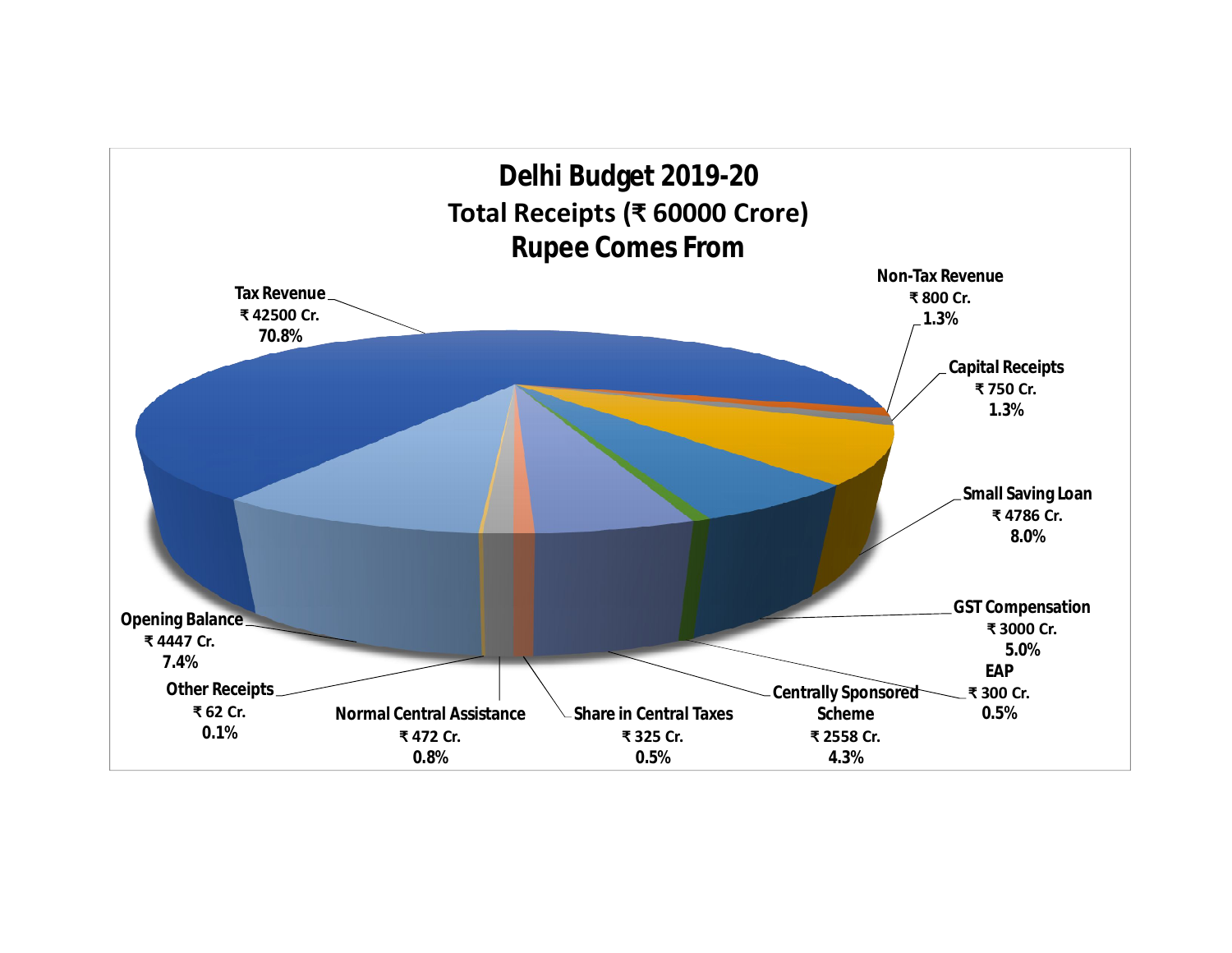## **Delhi Budget 2019-20 Total Expenditure (₹ 60000 Crore) Rupee Goes To**

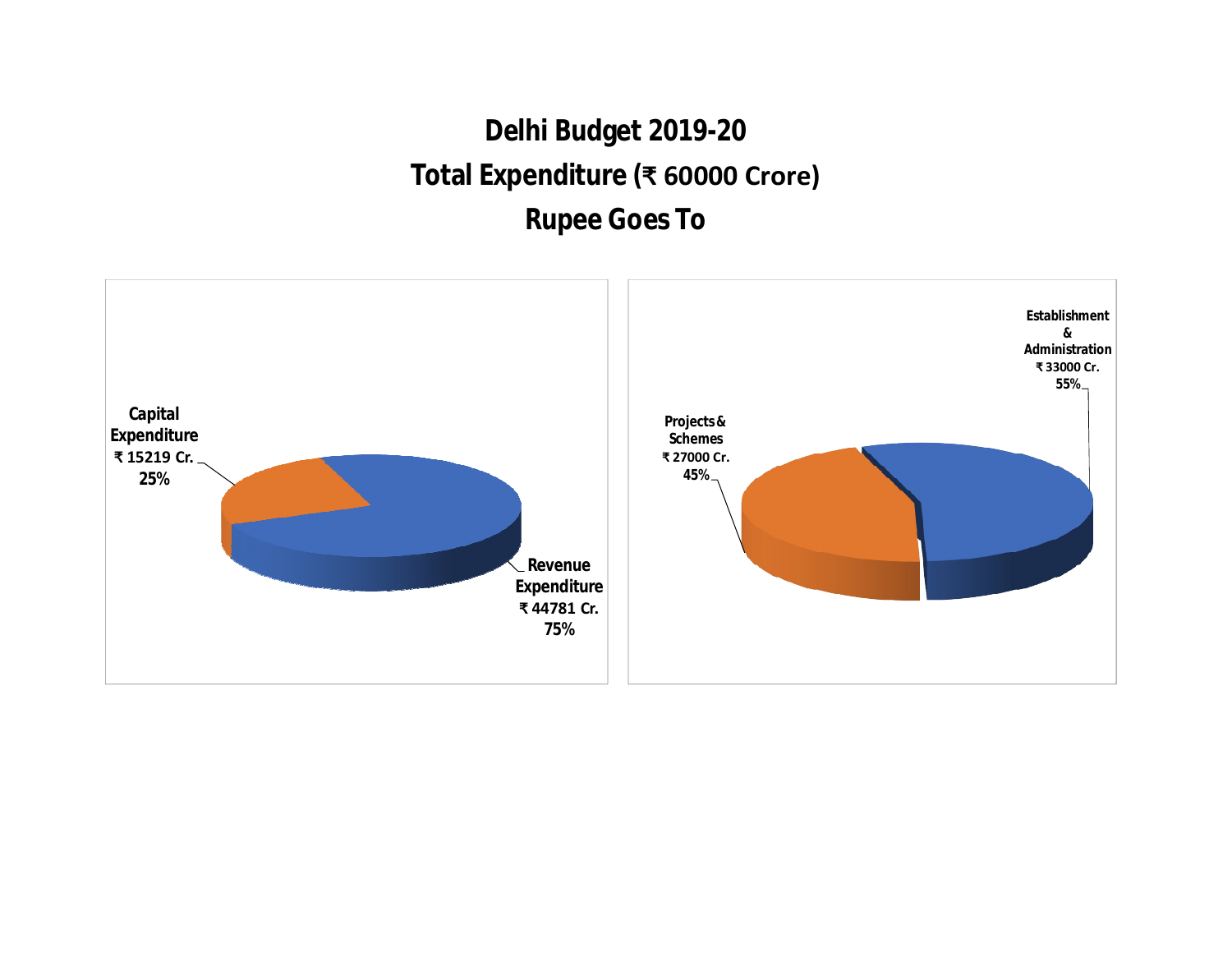